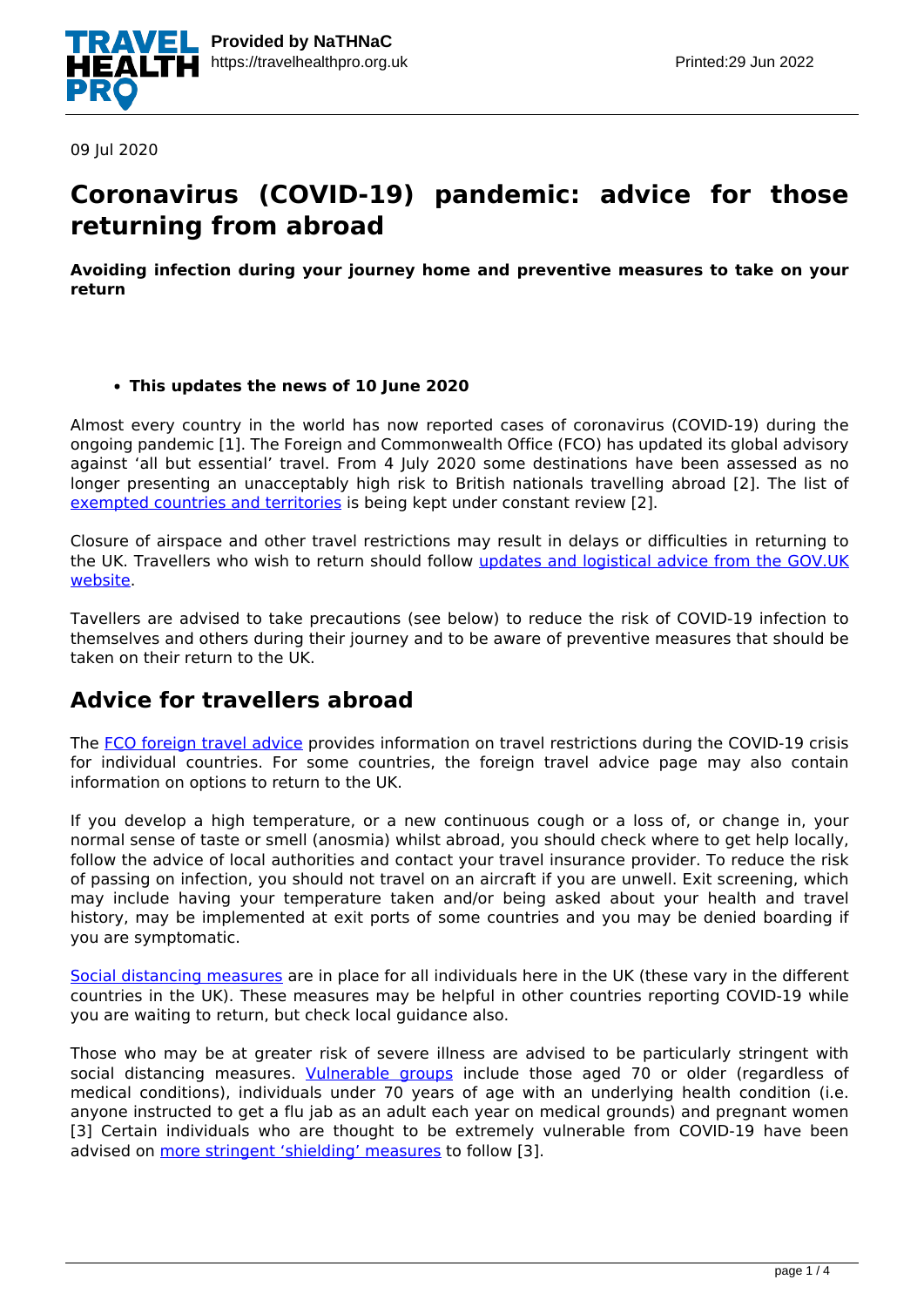There are a number of factors to consider when planning travel. You should consider your individual circumstance and the range of information available to you, including the [FCO foreign travel advice](https://www.gov.uk/foreign-travel-advice) to decide what is right for you. Each of our [Country Information pages](https://travelhealthpro.org.uk/countries) have information on the risk of exposure to COVID-19 (high, moderate or low risk) based on currently available [information](https://travelhealthpro.org.uk/factsheet/11/country-specific-information--rationale) [assessed by Public Health England and the National Travel Health Network and Centre.](https://travelhealthpro.org.uk/factsheet/11/country-specific-information--rationale)

If you are concerned about risks to your health, for example if you are [vulnerable or clinically](https://www.nhs.uk/conditions/coronavirus-covid-19/people-at-higher-risk-from-coronavirus/) [extremely vulnerable](https://www.nhs.uk/conditions/coronavirus-covid-19/people-at-higher-risk-from-coronavirus/) to COVID-19, you may wish to seek professional health advice locally or from your usual doctor in the UK to discuss the best options to reduce your risk.

If you chose to remain overseas, you should consider the availability of medical care where you are currently (which may be less accessible during the pandemic). Be aware that your travel insurance may be compromised if you extend your trip abroad or if you have travelled abroad against UK Government advice [4, 5]. You are advised to contact your insurance provider for further information.

Guidance for measures that are recommended aboard aircraft during and post the COVID-19 pandemic has been published [6, 7]. You should contact the airline bringing you home for information about special measures in place during the COVID-19 pandemic and follow their advice.

Note that from 15 June [face coverings will be mandatory for those using public transport](https://www.gov.uk/government/news/face-coverings-to-become-mandatory-on-public-transport) in England, [further details and advice for using public transport](https://www.gov.uk/guidance/coronavirus-covid-19-safer-travel-guidance-for-passengers) are available on the [GOV.UK website](https://www.gov.uk/guidance/coronavirus-covid-19-safer-travel-guidance-for-passengers). The rules for the other countries in the UK may vary.

#### **Aboard the aircraft**

Air quality is carefully controlled, changed very frequently and passed through filters efficient at removing viruses. Aircraft ventilation systems are active throughout the flight [8].

[The International Aircraft Transport Association \(IATA\)](https://www.iata.org/en/youandiata/travelers/health/) state that the risk of contracting a viral infection through the air circulated aboard an aircraft is lower than in an office environment [9]; research has shown there is very little risk of any communicable disease being transmitted on board an aircraft [8].

However, because the COVID-19 virus is found in respiratory droplets (i.e. secretions expelled during sneezing or coughing), transmission can occur either by direct person to person contact, or indirect contact with items or surfaces contaminated with potentially infected droplets [10].

It is essential, therefore, that you continue to take good hygiene measures, during and beyond your journey home, to minimise the risk of infection:

Be aware of the surfaces you touch [11]. [Wash hands regularly](https://www.nhs.uk/live-well/healthy-body/best-way-to-wash-your-hands/) with soap and running water for at least 20 seconds. Use an alcohol-based hand sanitiser that contains at least 60% alcohol if soap and water are not available.

- Avoid touching your eyes, nose, and mouth with unwashed hands.
- Avoid close contact with people who are sick.
- Cover your cough or sneeze with a tissue, then throw the tissue in a bin and wash hands with soap and water.
- The use of a suitable [face covering](https://www.gov.uk/government/publications/how-to-wear-and-make-a-cloth-face-covering/how-to-wear-and-make-a-cloth-face-covering) is (with some exceptions) mandatory in England on public transport from 15 June [11, 12]. The rules on face covering in other countries differ [11].

In addition: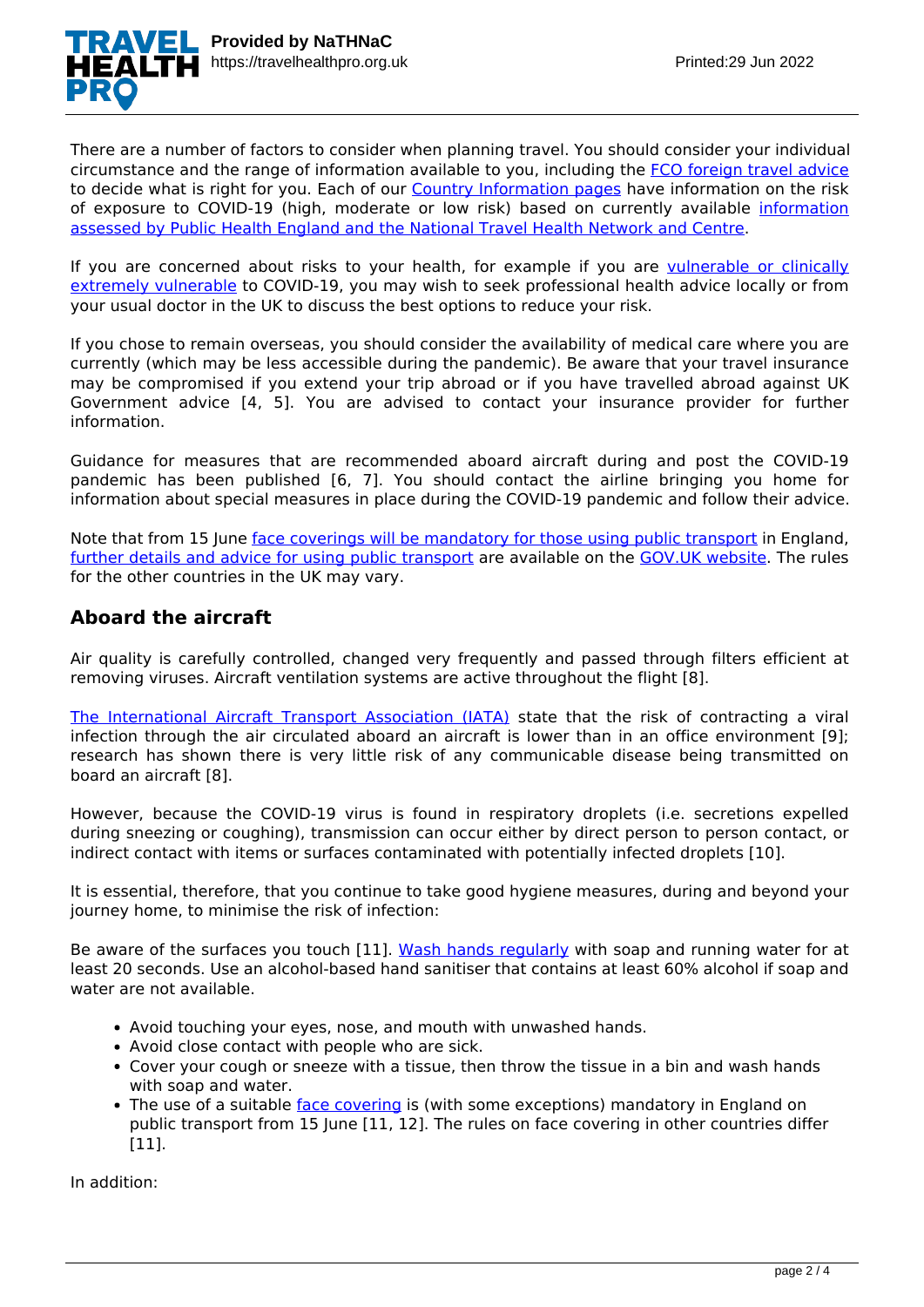

- Ask your airline about physical distancing measures or other measures in place to reduce or limit physical contact with potentially infected passengers aboard the aircraft.
- Avoid moving from your seat unnecessarily, but exercise your legs (flex and extend the ankles) as much as possible to encourage blood flow from the lower leg.
- Use the designated toilet for your area only and wash your hands before leaving the toilet.
- If you are unwell on the flight please stay in your seat and follow any instructions provided during the flight, and contact the air crew as soon as possible.
- If you have been advised to shield, speak to your doctor, travel insurance company and airline before you travel.

#### **Arrival in the UK and travelling home**

All travellers should read the guidance on entering the UK. From 8 June 2020, new rules are in place and travellers need to [provide their journey and contact details](https://www.gov.uk/provide-journey-contact-details-before-travel-uk). Travellers are also required to selfisolate for 14 days on return (unless they are in a [group who are exempt from these requirements](https://www.gov.uk/government/publications/coronavirus-covid-19-travellers-exempt-from-uk-border-rules) or from 10 July 2020 are returning from countries covered by the ['travel corridor' exemption.](https://www.gov.uk/guidance/coronavirus-covid-19-travel-corridors)

On return to If you are in the UK and you are self-isolating, you will also need to self-isolate and arrange a COVID-19 test if with symptoms of COVID-19 develop (high temperature, or a new continuous cough or a loss of, or change in, your normal sense of taste or smell), following [Public](https://www.gov.uk/government/publications/covid-19-stay-at-home-guidance) [Health England stay at home guidance](https://www.gov.uk/government/publications/covid-19-stay-at-home-guidance).

# **Advice for health professionals**

During the current COVID-19 pandemic, many individuals present with a fever. In the returned traveller, some will have *Plasmodium falciparum* malaria, which can be fatal if not diagnosed and treated. All individuals being assessed for possible COVID-19 must be asked if they have**travelled abroad in the last six months** . If they visited a country where malaria occurs, they must have a blood test result for malaria on the same day [13].

## **Resources**

- [COVID-19 \(coronavirus\): general advice for travellers](https://travelhealthpro.org.uk/news/499/covid-19-coronavirus-general-advice-for-travellers)
- [Foreign and Commonwealth Office \(FCO\): Travel advice coronavirus \(COVID-19\)](https://www.gov.uk/guidance/travel-advice-novel-coronavirus)
- · [Public health England Coronavirus \(COVID-19\): guidance](https://www.gov.uk/government/collections/coronavirus-covid-19-list-of-guidance)
- [UK transport and travel advice](https://www.gov.uk/guidance/coronavirus-covid-19-uk-transport-and-travel-advice)

### **References**

- 1. [World Health Organization, Coronavirus \(COVID-19\) \[Accessed 9 July 2020\]](https://covid19.who.int/)
- 2. [Foreign and Commonwealth Office, Travel advice: coronavirus \(COVID-19\). 4 July 2020](https://www.gov.uk/guidance/travel-advice-novel-coronavirus) [\[Accessed 9 July 2020\]](https://www.gov.uk/guidance/travel-advice-novel-coronavirus)
- 3. [NHS, People at higher risk from coronavirus. \[Accessed 9 July 2020\]](https://www.nhs.uk/conditions/coronavirus-covid-19/people-at-higher-risk/)
- 4. [Foreign and Commonwealth Office Foreign travel insurance. Last updated 3 July 2020](https://www.gov.uk/guidance/coronavirus-covid-19-essential-international-travel-guidance) [\[Accessed 9 July 2020\]](https://www.gov.uk/guidance/coronavirus-covid-19-essential-international-travel-guidance)
- 5. [The Association of British Insurers \(ABI\). Travel Insurance: Coronavirus \(COVID-19\)](https://www.abi.org.uk/products-and-issues/topics-and-issues/coronavirus-hub/travel-insurance/) [Information Hub. \[Accessed 9 July 2020\]](https://www.abi.org.uk/products-and-issues/topics-and-issues/coronavirus-hub/travel-insurance/)
- 6. [International Aircraft Transport Association \(IATA\). Guidance for Cabin Operations During](https://www.iata.org/contentassets/df216feeb8bb4d52a3e16befe9671033/iata-guidance-cabin-operations-during-post-pandemic.pdf) [and Post Pandemic Edition 3 – 5 2020. \[Accessed 9 July 2020\]](https://www.iata.org/contentassets/df216feeb8bb4d52a3e16befe9671033/iata-guidance-cabin-operations-during-post-pandemic.pdf)
- 7. [World Health Organization. Operational considerations for managing COVID-19 cases or](https://apps.who.int/iris/bitstream/handle/10665/331488/WHO-2019-nCoV-Aviation-2020.1-eng.pdf) [outbreak in aviation: Interim guidance 18 March 2020 \[Accessed 9 July 2020\]](https://apps.who.int/iris/bitstream/handle/10665/331488/WHO-2019-nCoV-Aviation-2020.1-eng.pdf)
- 8. [World Health Organization. Air travel advice Q&A. 27 April 2020. \[Accessed 9 July 2020\]](https://www.who.int/news-room/q-a-detail/air-travel-advice)